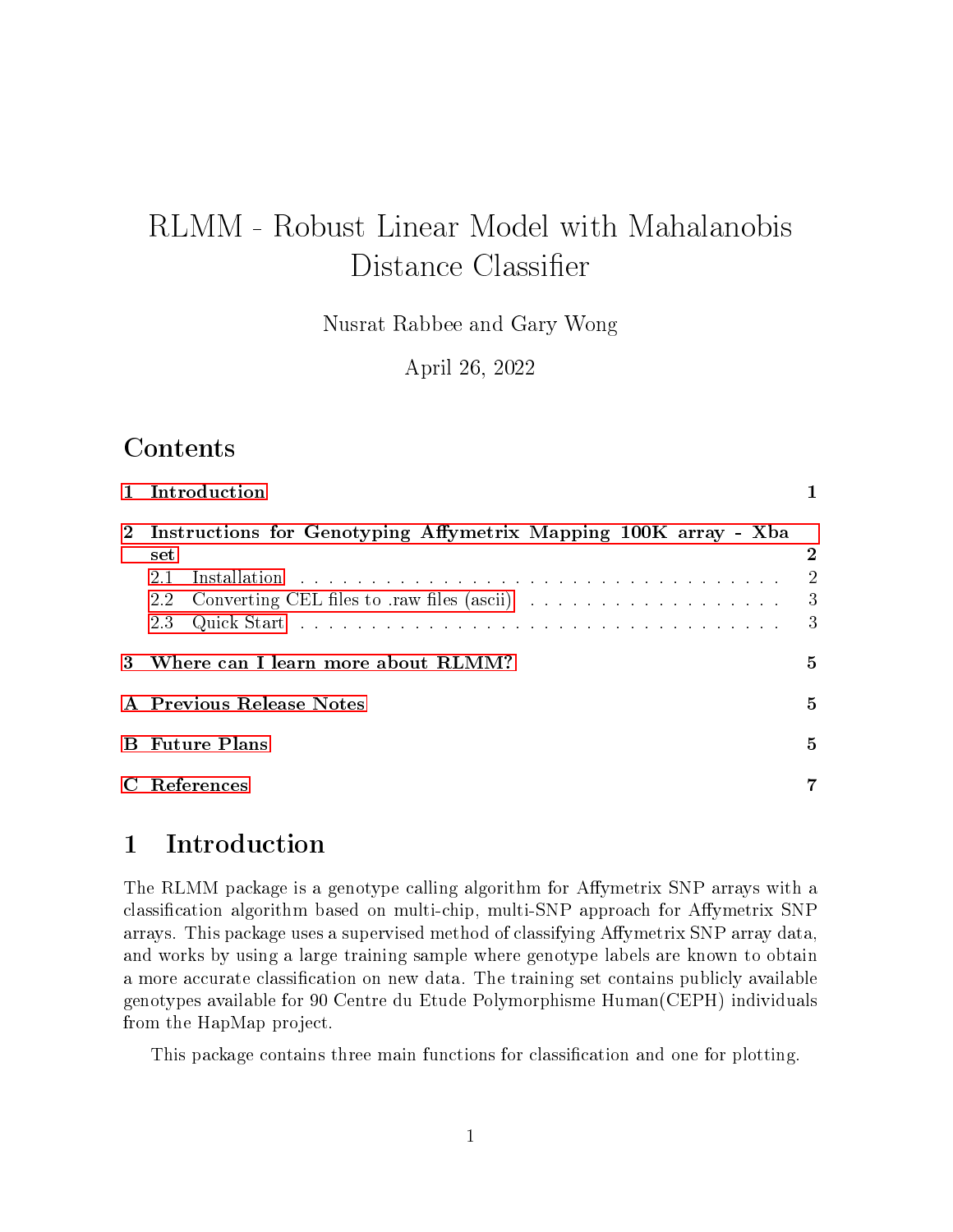- 1. We start out with normalization of probe data in ascii format (*raw files*) with function normalize Rawfiles, in order to get corresponding norm files  $(norm)$ files). These norm files are used to scale the new data to the scale of the training set. Thus the normalized probe intensities are stored in the norm files. If the user has CEL files instead, there is a section below on how to convert these files to .raw files.
- 2. The next step is allele summarization which involves **create** Thetafile. This function calculates estimates of theta A and theta B for each chip, for each SNP, based on the normalized intensities stored in the norm files. The theta A and theta B values are summary measures of probe intensities for each allele. Only perfect match PMA and PMB values are used for calculating the theta values.
- 3. The last step is Classification using Mahalanobis distances. This involves calling the Classify function and using a *regions file* (this is an internal file that should be downloaded from our website <sup>[1](#page-1-2)</sup>) obtained from the training data and a *theta file* obtained from step two.

# <span id="page-1-0"></span>2 Instructions for Genotyping Affymetrix Mapping 100K array - Xba set

We will cover everything needed to classify probe data starting with installation and internal files that the algorithm depends on. Before even starting though, make sure that you are using Raw files (ascii versions of CEL files). Also at this very moment, this algorithm works only for 100K - Xba data set. It will work with Hind data once we obtain the data to make a training set, and corresponding internal files. Please make sure that the two internal files  $Xba$ .  $CQV$  and  $Xba$ . regions are also downloaded onto your computer, preferably in the working directory (i.e., in the directory from where you will invoke  $R$ ). These files are necessary for the functions to work on  $X$ ba data set and can be obtained on our website (see foot note).

### <span id="page-1-1"></span>2.1 Installation

Once the package is downloaded, install the package on a UNIX machine using the following commands in the console:

#### R CMD INSTALL -l /dir/mylocation RLMM.tar.gz

After the -l, please put in the pathname where the package is to be stored. When installing, the part between R CMD INSTALL and RLMM.tar.gz may be disregarded if you have the permissions to write to the main library in R-Home. For more information

<span id="page-1-2"></span> $1<sup>1</sup>$ http://www.stat.berkeley.edu/users/nrabbee/RLMM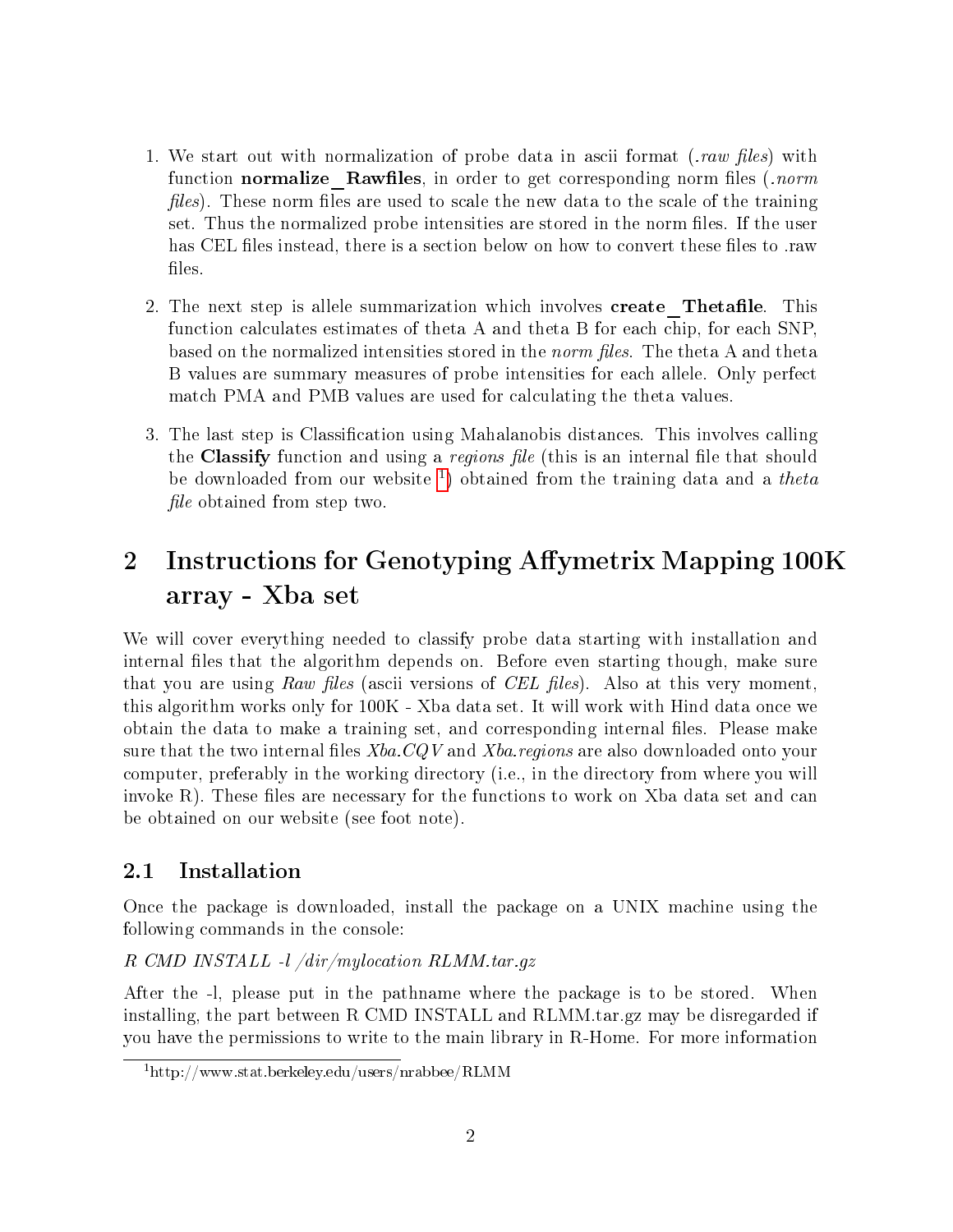see the R-admin pdf from CRAN on installing libraries. Currently, this package is working under Unix. (We will shortly release a version that will work under Windows) Once this package is installed onto the Unix/Linux system, it can be accessed by R console by typing:

#### R> library(RLMM)

To reiterate, the functions require *internal files* to work properly. We advise that you save these files in the same directory as your working directory, so that it can be referred to by the package, when doing classification and normalization.

### <span id="page-2-0"></span>2.2 Converting CEL files to .raw files (ascii)

Affymetrix has a tool available which converts your . CEL files to .raw files. This tool is available for download from our website  $^2$  $^2$ . After downloading this Affymetrix tool onto your UNIX/Linux system, type at the unix system prompt:

\$gtype\_cel\_to\_pq -subset Xba.snpnames -cdf Mapping50K\_Xba\_240.CDF NA06985\_Xba\_B5\_4000090.CEL

If this command works, you will get  $NA06985$  Xba B5  $4000090$  raw file created in your directory. Do this for all the *CEL files* in your directory. You can download this tool and the .CDF files from our website. The above Affymetrix conversion tool (which has been compiled on a 64-bit AMD linux machine),  $Xba$ .snpnames, and /it CDF files are included in the tarfile you will download from our website.

### <span id="page-2-1"></span>2.3 Quick Start

This section will go through the usage of basic functions that are packaged with the library RLMM (pronounced realm) to get you up and running as fast as possible, from probe level data (intensity values) to classification of SNPs by running through a short example.

Before starting please do the following:

- Make sure that the *raw files* are all in one directory (*probefiledir*) and both internal files (Xba.CQV and Xba.regions) are together in a directory (same or different than probefiledir). We suggest that you keep the files together in a directory and set directory to that location at the beginning of the R session.
- Load the library **RLMM** by going to R console and type:

<span id="page-2-2"></span><sup>2</sup>http://www.stat.berkeley.edu/users/nrabbee/RLMM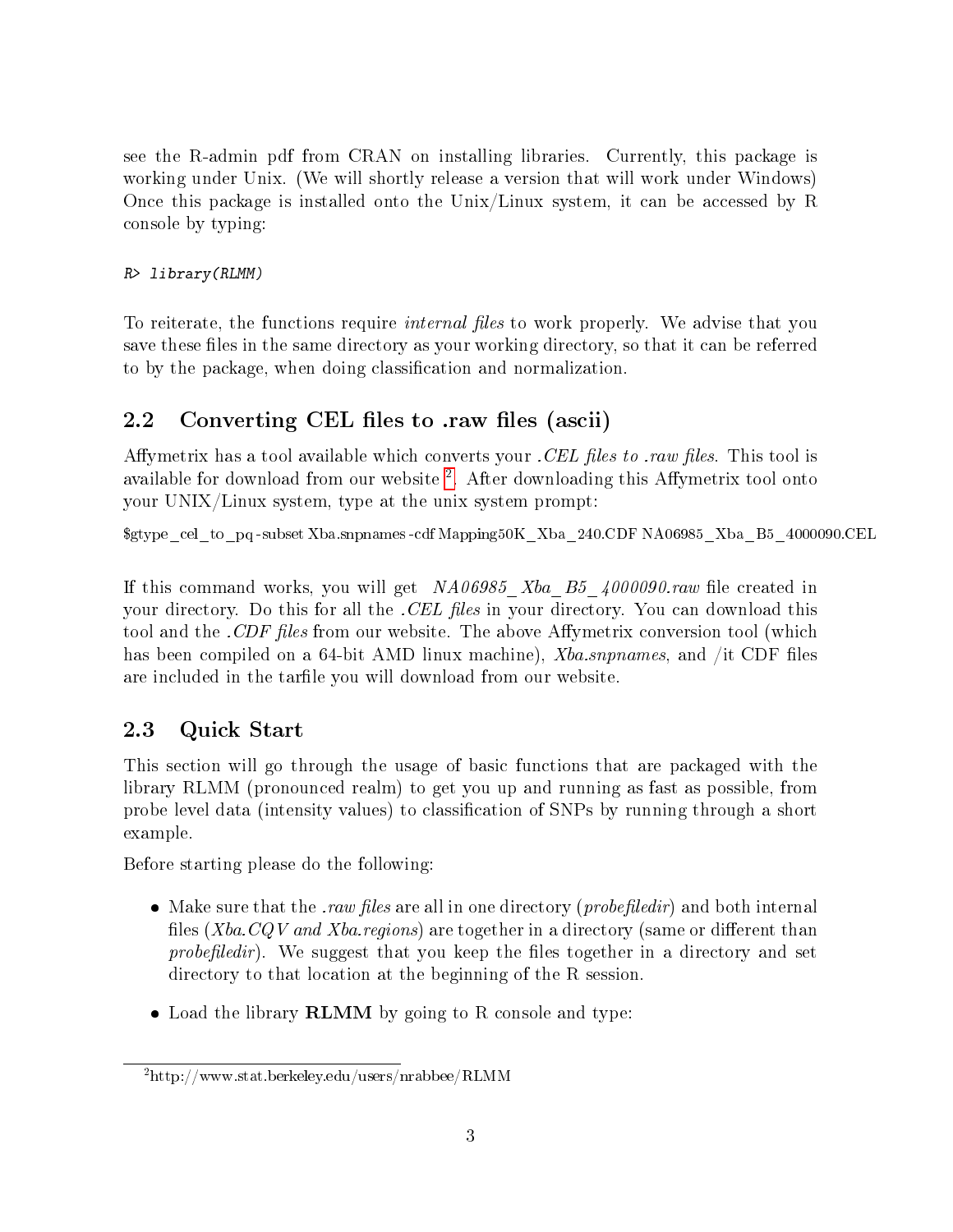R> library(RLMM) ##load the RLMM package

#### Function Calls

#### Reading and Normalizing the Probe Data

Probe intensity data can be read in and normalized in one step by using the **normal**ize Rawfiles function. This function will normalize (translate to the same scale as the training data), each *raw file* and give a corresponding *norm file.* Keep all *raw and norm files* in the same directory (*probefiledir*). Do not be alarmed if it takes some time, the time it takes to finish depends on the number of raw files.

In R:

#### R> normalize\_Rawfiles(cqvfile="Xba.CQV")

NOTE: Stating the name of the *cqvfile* (e.g.,  $Xba$ .CQV) and location of probe data, i.e., raw files in probefiledir. The first parameter is required. The second parameter needs to be specified only if the raw files are not in the working directory.

#### Getting theta estimates (estimated probe intensity for allele A and B)

To get theta estimates for theta A and theta B for each SNP and chip, we need to use the create Thetafile function. In the end, the estimates will be stored in a ascii text format of a name of your own choosing *(thetafile)*. To invoke this function, run the following command below in R:

#### R> create Thetafile(start=1,end=100,thetafile="Xba.theta")

The parameter *thetafile* is required to be filled in. This will create the ascii theta file where start specifies the 1st SNP and end specifies the last SNP to be processed. By default, end  $=$  -1, which makes the function process all SNPs in the .norm files (e.g., 58960 SNPs in the Xba set). *Probefiledir* is only needed if the probe files is not in the working directory.

#### Classification

Classification is done by a Mahalanobis distance classifier after genotype group centers and variance-covariance matrices are determined by training data. For this important step, you must call function **Classify**. Here, you will need our internal file, Xba. regions for the regionsfile argument. The genotypefile argument should be the name of the text file that will hold the results of Classify will produce. Call rate allows the change of the cut-off value to make more accurate calls. Currently, eligible call rates are: 80,82,84,86,88,90,92,94,96,98,100. If you don't specify it, the default is 100%. So, all calls are made. If you specify a ineligible call rate (e.g., 91), the call rate will be set to 80% which is the minimum. Note, with lower call rate, higher accuracy is achieved. Below is an example of how to use the function Classify with a snip of the results that you will get in the *rlmm file*.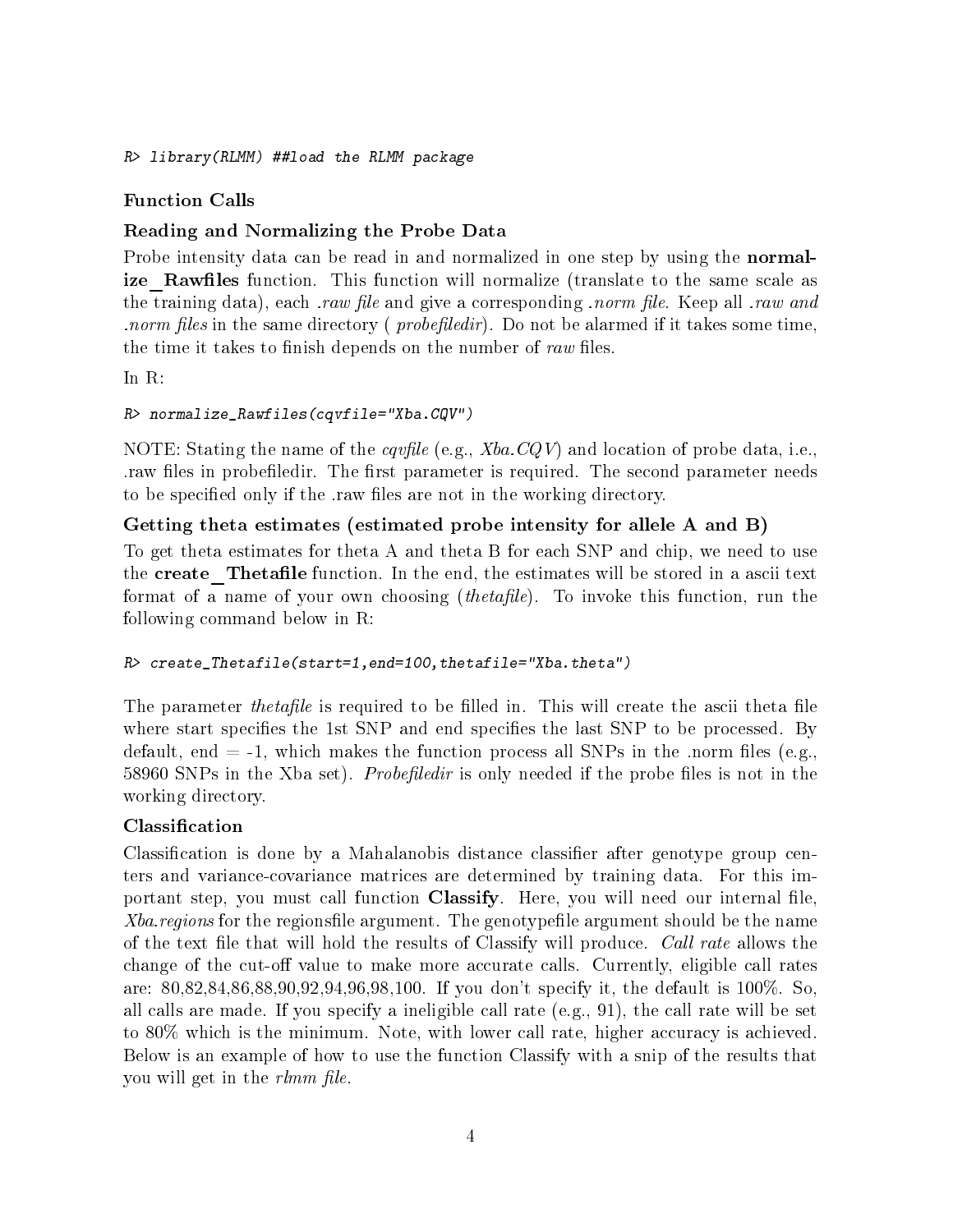R> Classify(genotypefile="Xba.rlmm",regionsfile="Xba.regions",thetafile="Xba.theta")

> x<-read.table("Xba.rlmm")  $> x[1:2,1:5]$ 

V1 V2 V3 V4 V5 1 SNP\_A-1650338 AA 0.2359 AA 0.4344 2 SNP\_A-1716667 AA 0.0934 AA 3.0806

#### Allele Summary Plots

This is useful for exploratory purposes and to see visually how tight each cluster of genotypes, a particular SNP exhibits. To create the theta plots we need to specify a genotype file and a theta file. In the example below, we set  $Pick.Obj$  equal to  $FALSE$ (NOTE: It should always be set to false at this point with RLMM ver 0.7). The parameter *snpsfilename* is a vector of snps we wish to plot, ideally each SNP is listed as a newline as a text file. Running the command below will save the plot in plots.ps, but if  $plotfilename$  is left blank "", it will display the graph onscreen.

```
R> plot_theta(genotypefile="Xba.rlmm",thetafile="Xba.theta",plotfile="",snpsfile="snps.lst")
```
## <span id="page-4-0"></span>3 Where can I learn more about RLMM?

Updated information on RLMM will be available at our website (see references). This is the main site where all information pertaining to RLMM will be stored including updates and new files for the package if necessary. For other packages and information relating to bioinformatics, check out Bioconductor<sup>[3](#page-4-3)</sup> project.

Contact information for Nusrat Rabbee is  $\langle$ nrabbee@post.harvard.edu $\rangle$  and Gary Wong is <wongg62@gmail.com>

## <span id="page-4-1"></span>A Previous Release Notes

## <span id="page-4-2"></span>B Future Plans

- Add updates to package to handle 100K-Hind data set, 500K, 10K, etc.
- Add examples and more documentation
- Make the package more user friendly

<span id="page-4-3"></span><sup>3</sup>http://www.bioconductor.org/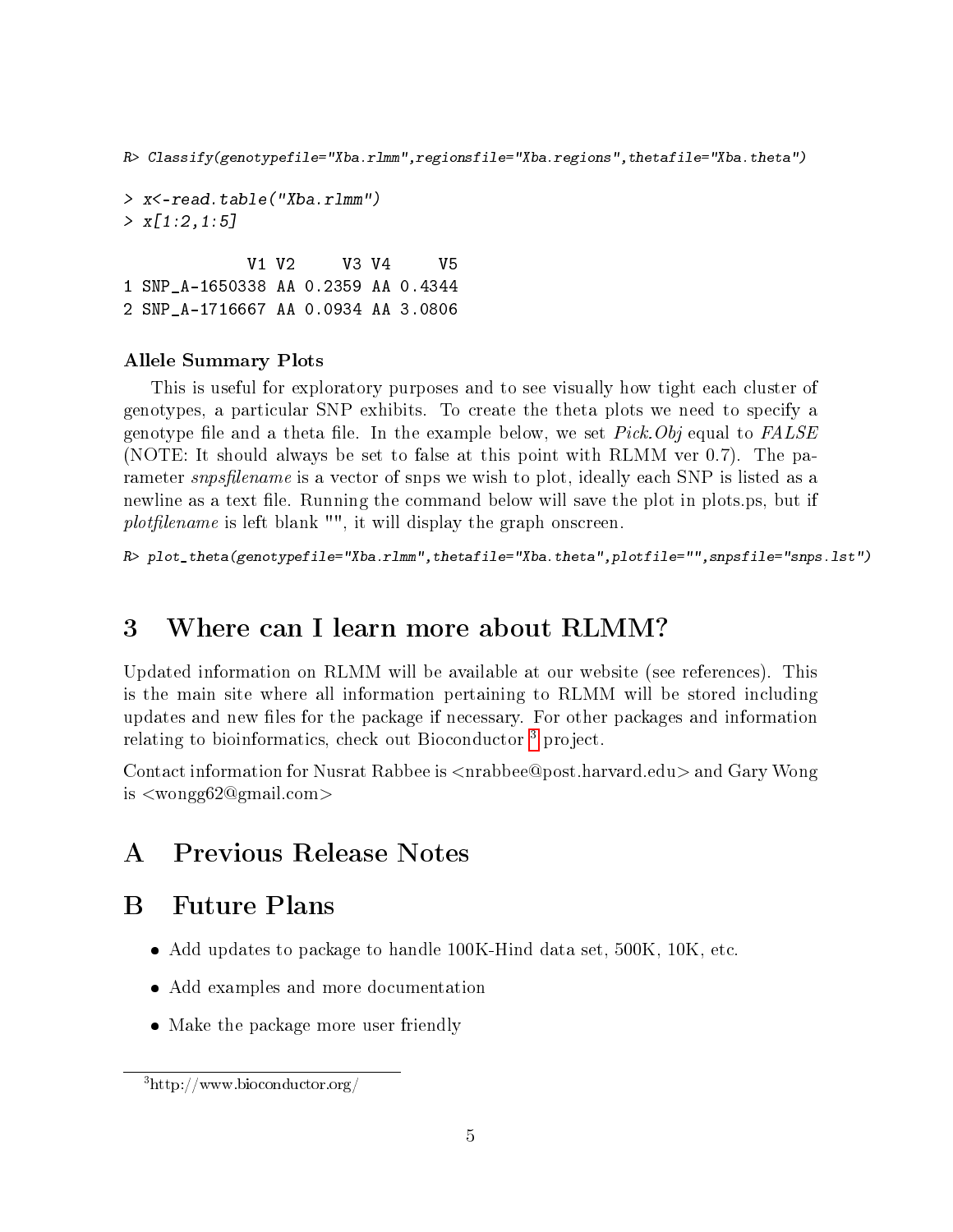[1] "Matching at Index" [1] 1



**SNP\_A−1650338 Allele Summary Plot**